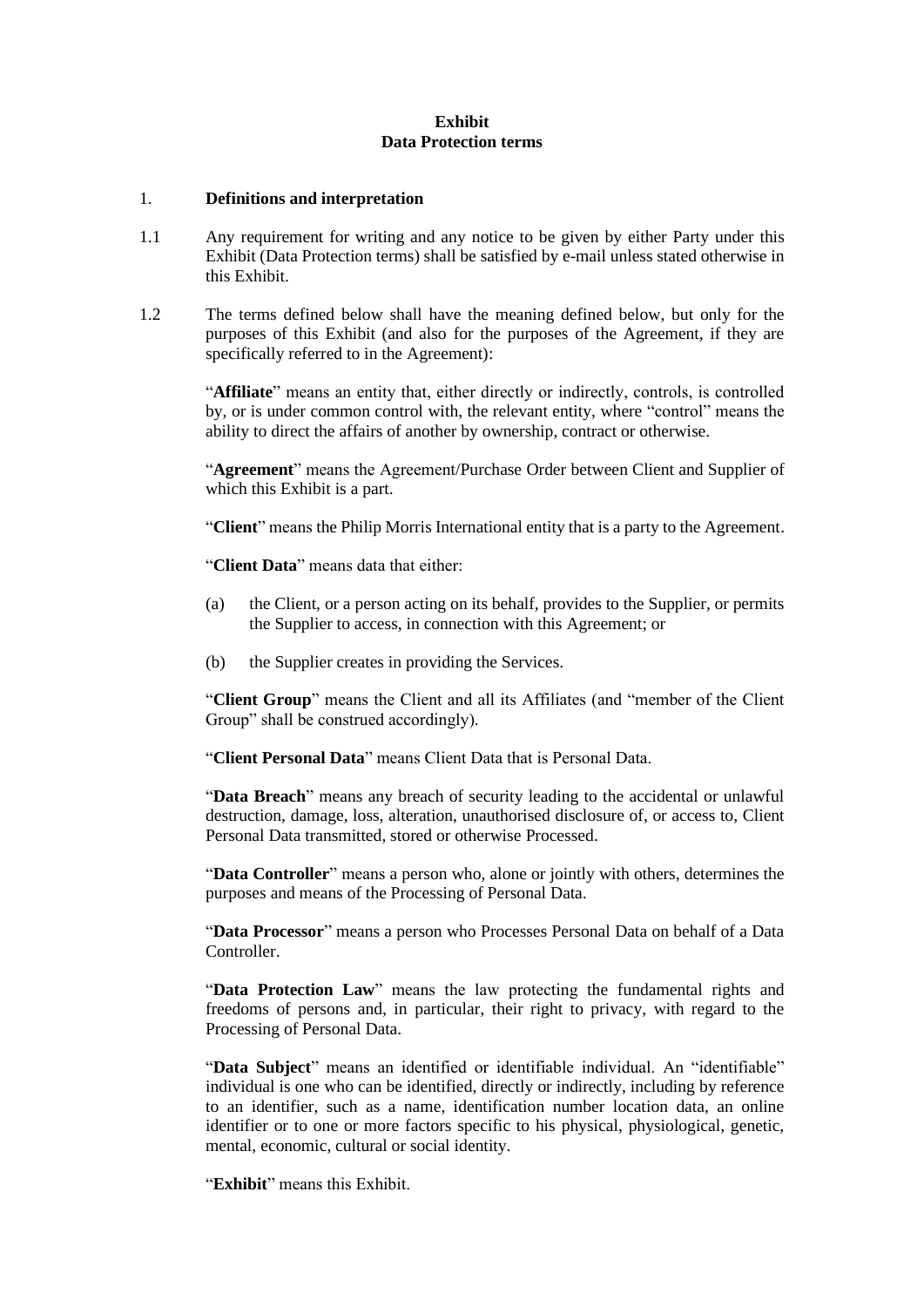"**Permitted Subcontractor**" means a subcontractor that the Client has permitted in accordance with the provisions in the Agreement that govern subcontracting.

"**Personal Data**" means any information relating to a Data Subject.

to "**Process**" (and variants of it, such as "Processing") means to perform any operation or set of operations upon data, whether or not by automatic means, such as collecting, recording, organising, storing, adapting or altering, retrieving, consulting, using, disclosing (by transmission, dissemination or otherwise making available), aligning or combining, blocking, erasing or destroying.

"**Public Holiday**" means a day officially recognised as a holiday in the local administrative area of the Client's registered office.

"**paragraph**" means a paragraph of this Exhibit.

"**Security Event**" shall have the meaning given to that term in paragraph 2.9.

"**Services**" means the services to be provided under the Agreement.

"**Subprocessor**" shall have the meaning given to that term in paragraph 2.3.

"**Supplier**" means the party to the Agreement that is not a member of the Client Group.

"**Working Day**" means a day that is neither a Sunday, a Public Holiday, nor a day that the Client informs the Supplier is, for the purposes of this Agreement, a company holiday for the Client or any member of the Client Group (as appropriate).

## 2. **Rights and obligations of the Supplier and the Client – Supplier as Data Processor of Client Personal Data**

- 2.1 This paragraph 2 applies to all the Supplier's Processing of Client Personal Data, save where the Supplier Processes Client Personal Data as a Data Controller in accordance with paragraph 4.
- 2.2 Appointment of the Supplier as Data Processor
	- (a) The Client appoints the Supplier as its Data Processor of the Client Personal Data.
	- (b) The Supplier shall Process Client Personal Data only:
		- (i) on behalf of the Client (and not for itself);
		- (ii) for the purpose of providing the Services;
		- (iii) so far as necessary to provide the Services; and
		- (iv) in accordance with the Client's reasonable and documented instructions from time to time.
	- (c) The Supplier shall bear its costs of complying with its obligations under this Exhibit.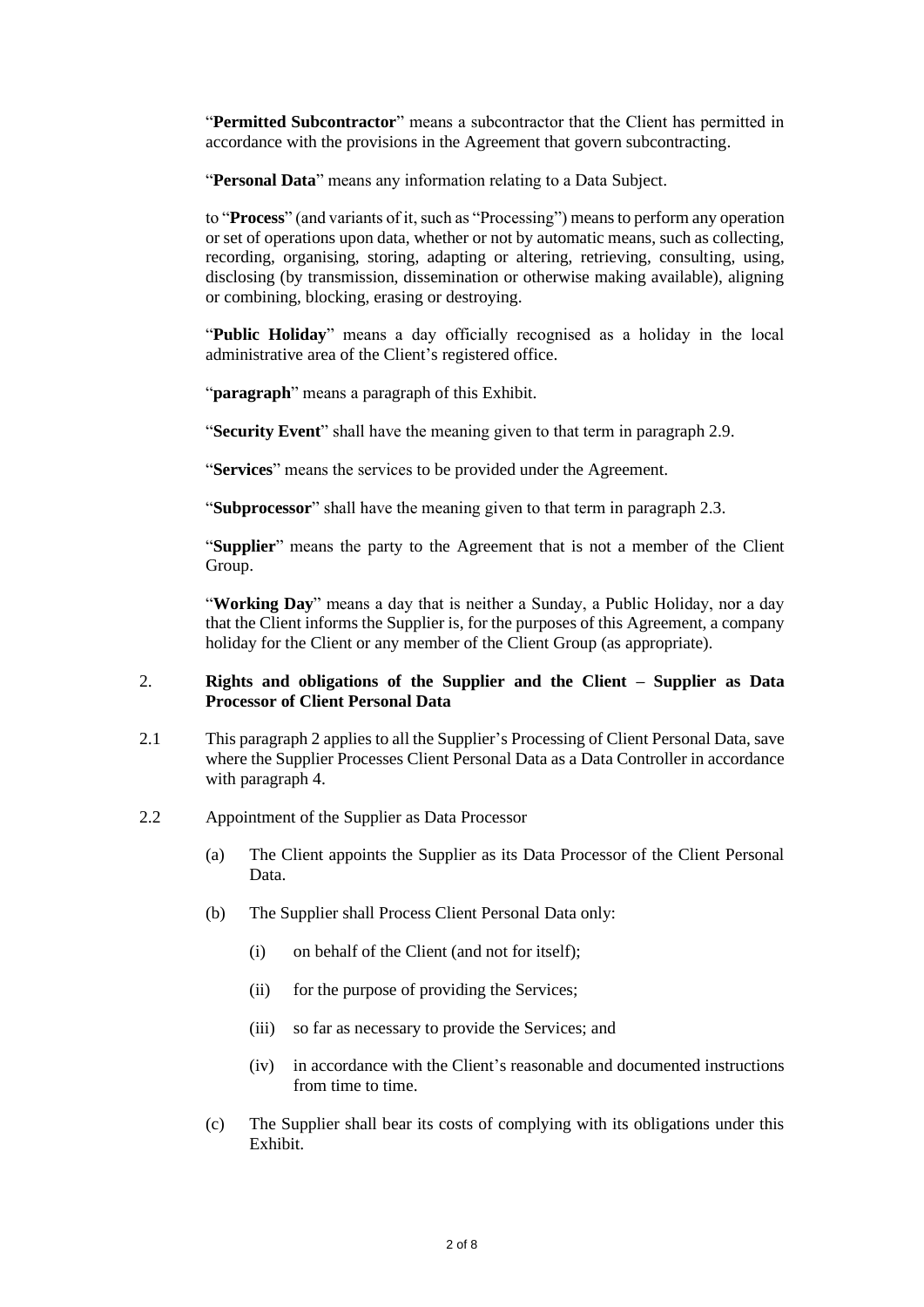### 2.3 Subprocessing

- (a) The Client authorises the Supplier to appoint subcontractors as further Data Processors on behalf of the Supplier to Process Client Personal Data (each a "**Subprocessor**"), subject to the requirements set out in the remaining subparagraphs of this paragraph 2.3.
- (b) Should the Supplier appoint any Subprocessors, the Supplier shall engage them in writing on terms that:
	- (i) provide equivalent protections to those set out in this Exhibit; and
	- (ii) grant the Client the right to perform on the Subprocessor the audits mentioned at paragraph 2.6.
- (c) The Supplier shall provide the Client with 30 days' written notice of the proposed addition or replacement of any Subprocessor.
- (d) The Client shall have 15 days from the date of receipt of such notice to object to the proposed appointment or replacement of the Subprocessor, on reasonable grounds, by giving written notice to the Supplier.
- (e) The Supplier shall, when making a decision whether to appoint or replace any Subprocessor, take into account the Client's representations (if the Client objects to the proposed appointment or replacement of the Subprocessor).
- (f) Neither any delay, omission or failure by the Client to object to any proposed Subprocessor, nor any approval by the Client of any Subprocessor (if given), shall relieve the Supplier from any liability or obligation under this Agreement.
- (g) The Supplier shall be responsible for the acts, omissions and defaults of any Subprocessor as if they were the Supplier's acts, omissions or defaults.
- (h) The Supplier shall:
	- (i) maintain a list of all Subprocessors that it has engaged to Process Client Personal Data, and of the location of such Subprocessors (including all proposed locations of Processing);
	- (ii) make such list available to the Client upon request (for example, by making it available on the Supplier's corporate website); and
	- (iii) at all times keep such list up to date.
- 2.4 Data Transfers
	- (a) The Supplier may not Process, nor permit any Subprocessor to Process, Client Personal Data outside the Client's jurisdiction unless:
		- (i) the Client gives its prior written consent to that Processing (which in the case of Subprocessors the Client shall address by means of the procedure under paragraph 2.3(d) above); and
		- (ii) the Processing is covered by appropriate safeguards in accordance with applicable law.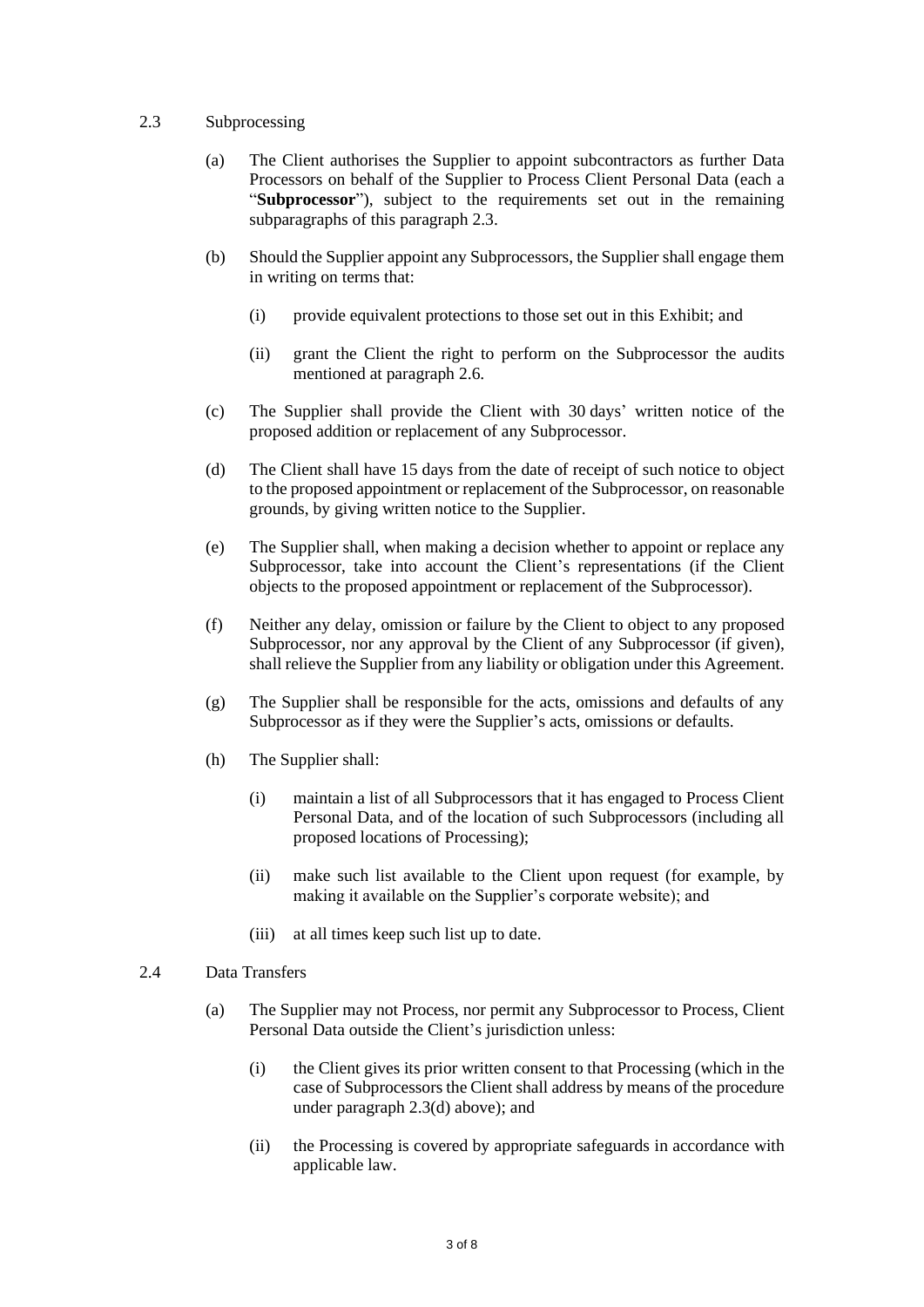- (b) The Supplier shall not perform any further transfers of the Client Personal Data outside the Client's jurisdiction beyond the transfer permitted in accordance with paragraph 2.4(a) without complying with the requirements of that paragraph again in respect of such further transfers, and so on.
- (c) The Supplier may, where required by applicable law, Process Client Personal Data outside the scope of paragraph 2.4(a) above or otherwise Process Client Personal Data without, or contrary to, the Client's documented instructions. The Supplier shall in such cases provide the Client with advance written notice of the proposed Processing and of the said requirement, except where it is prohibited from doing so by reason of important grounds of public interest.
- 2.5 Assistance to the Client
	- (a) Where the Client decides to carry out an assessment of the impact of the Processing or proposed Processing on the protection of Client Personal Data, the Supplier shall upon reasonable request provide assistance to the Client. In particular, at the Client's request the Supplier shall supply the following information:
		- (i) a systematic description of the way that Client Personal Data is Processed or planned to be Processed;
		- (ii) a description of the measures it has implemented or plans to implement to protect Client Personal Data and to assist the Client in responding to requests by a Data Subject exercising any of his rights; and
		- (iii) an assessment (in the form of a Data Protection Impact Assessment), of the specific risks of which the Supplier is aware, to the rights and freedoms of Data Subjects arising out of or in connection with the Processing or planned Processing by the Supplier.
	- (b) The Supplier shall assist the Client as reasonably requested in cases where the Client decides to carry out a prior consultation with the relevant data protection authority.
- 2.6 Audit
	- (a) The Supplier shall upon request provide the Client with all information that the Client reasonably requires in order to demonstrate compliance with applicable Data Protection Law, including SSAE 18 SOC 2 Type II reports (or reports that may replace such standard in the future), covering the Services provided during the period since the previous report.
	- (b) In addition to the reports detailed in paragraph 2.6(a), the Client may (either itself or (subject to appropriate confidentiality obligations) through its auditors),upon giving reasonable notice and within normal business hours, audit the Supplier's compliance with the terms of this Exhibit.
	- (c) The Supplier shall assist the Client and its auditors as reasonably required with such audit including by allowing the Client and its auditors access to any relevant premises, personnel and documentation of the Supplier as the Client may reasonably request for such purpose.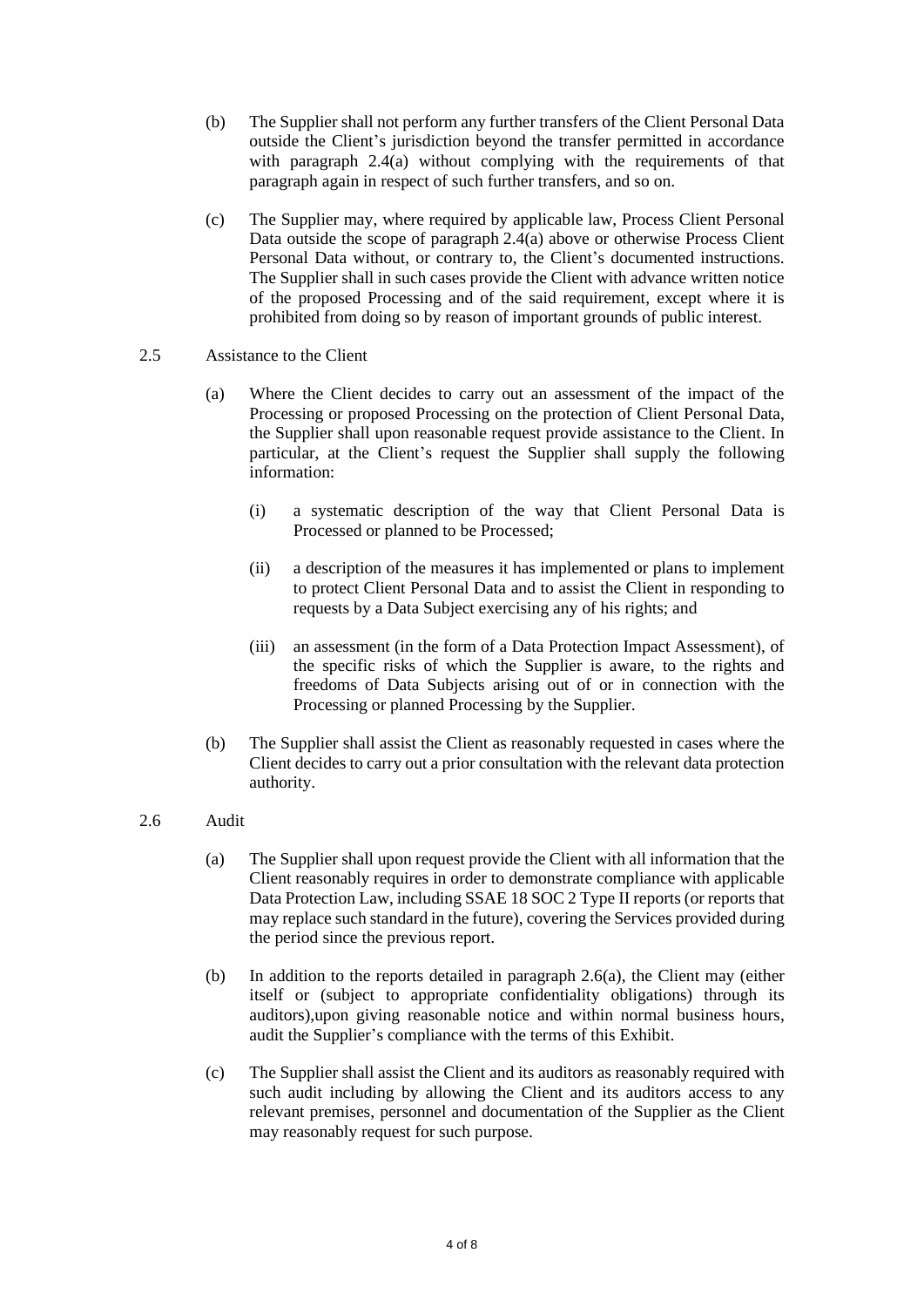- (d) The Client shall use all reasonable endeavours to minimise any disruption to the Supplier's business in carrying out any audit pursuant to paragraph 2.6(b).
- 2.7 Return of Client Personal Data

The Supplier shall, unless applicable law requires the Supplier to retain Client Personal Data, within 14 days of the expiry (or earlier termination) of this Agreement for any reason (or such earlier date as the Client may reasonably request), at no charge to the Client:

- (i) return, in a format and on storage media that the Client may reasonably specify, all Client Personal Data that the Supplier (or its Subprocessors) is storing, whether electronically or otherwise, (or is under its (or its Subprocessors') possession or control);
- (ii) following the Client's written confirmation of satisfactory receipt of the returned data referred to in paragraph 2.7(i) above, delete or destroy, in such manner as the Client may reasonably request, the Client Personal Data which was the subject of the Client's confirmation of receipt (including destroying relevant copies and back-ups); and
- (iii) certify to the Client in writing that all relevant Client Personal Data and media have been successfully returned and destroyed in accordance with this paragraph 2.7.
- 2.8 Data Subjects' Rights

The Supplier shall:

- (i) assist the Client as reasonably required with any communication, request (e.g. subject access request, or request to correct or delete or transmit Personal Data to another Data Controller), objection or any other communication received from Data Subjects, data protection authorities or any other person concerning Client Personal Data, in each case as necessary to enable the Client to respond to any request by a Data Subject exercising his rights or to a data protection authority;
- (ii) notify the Client within 1 Working Day if it receives any communication of the type set out in paragraph 2.8(i); and
- (iii) not respond directly to any communication of the type set out in paragraph 2.8(i) without the Client's written permission.
- 2.9 Assistance with Security Events

The Supplier shall assist the Client with any Data Breach and any suspected or threatened Data Breach (each, a "**Security Event**"), including with any required notification to the relevant data protection authority and (if applicable) to Data Subjects by:

(i) notifying the Client immediately (and in any event within 24 hours) of becoming aware of any Security Event, and providing the Client with all relevant information and documentation in its (or its Subprocessors') knowledge, possession or control to enable the Client to notify, if necessary, the relevant data protection authority and, if necessary, Data Subjects. If the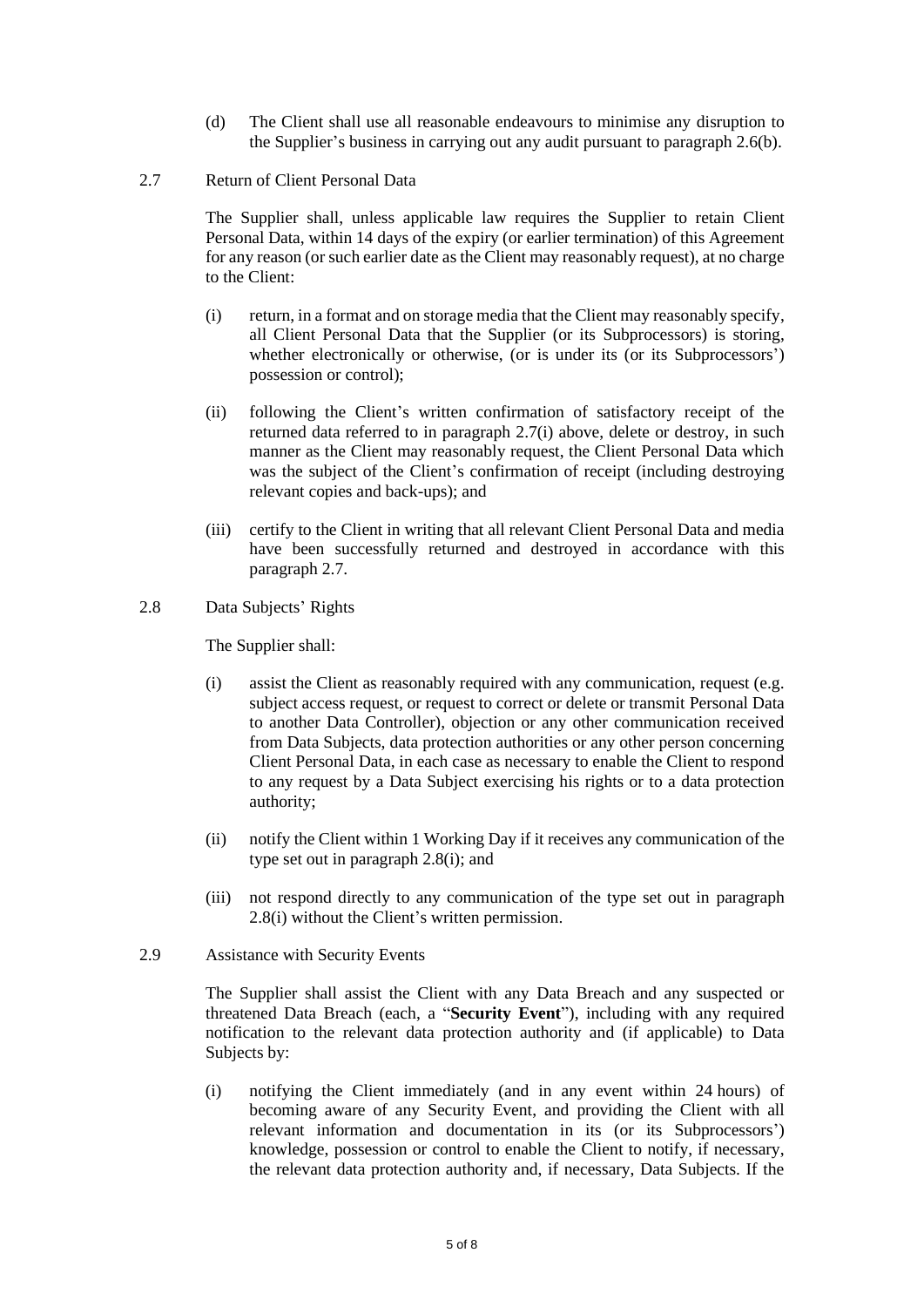Supplier is unable to provide such information and documentation in the initial notification, the Supplier shall provide it as soon as reasonably practicable thereafter; and

(ii) by co-operating with the Client and (without prejudice to its other obligations under this Exhibit) taking such steps as the Client may reasonably direct to assist in the investigation, mitigation and remediation of any Security Event.

# 3. **Rights and obligations of the Supplier and the Client – Supplier as either Data Processor or (to the extent permitted in paragraph 4) Data Controller of Client Personal Data**

- 3.1 This paragraph 3 applies both to the Supplier's Processing of Client Personal Data as a Data Processor, and (to the extent permitted in paragraph 4) to its Processing of Client Personal Data as a Data Controller.
- 3.2 The Supplier shall:
	- (i) comply with all applicable Data Protection Law in Processing Client Personal Data; and
	- (ii) ensure that any person authorised to Process Client Personal Data is bound by contractual obligations of confidentiality.
- 3.3 The Supplier shall implement and maintain appropriate technical and organisational measures necessary to protect the Client Personal Data from accidental or unlawful destruction, damage, loss, alteration, unauthorised disclosure or access, including the measures set out in the Client's information security schedule available at <https://www.pmi.com/legal/legal-documents> and (without prejudice to the generality of the foregoing), in addition, where appropriate, the following measures:
	- (a) the pseudonymisation and encryption of Client Personal Data;
	- (b) the ability to ensure the ongoing confidentiality, integrity, availability and resilience of Processing systems and services;
	- (c) the ability to restore the availability of, and access to, Client Personal Data in a timely manner in the event of a physical or technical incident; and
	- (d) a process for regularly testing, assessing and evaluating the effectiveness of the technical and organisational measures for ensuring the security of the Processing.
- 3.4 The Supplier shall ensure that, having regard to the nature of the Client Personal Data, the technical and organisational measures implemented under paragraph 3.3 take into account the state of the art, the costs of implementation and the nature, scope, context and purposes of Processing, and the risks that are presented by the Processing, in particular from accidental or unlawful destruction, damage, loss, alteration, unauthorised disclosure of, or access to the Client Personal Data.

## 4. **Rights and obligations of the Supplier and the Client – Supplier as Data Controller of certain Client Personal Data**

4.1 The Supplier may Process on its own behalf (as a Data Controller) Client Personal Data only to the extent that it comprises (i) contact details of personnel of members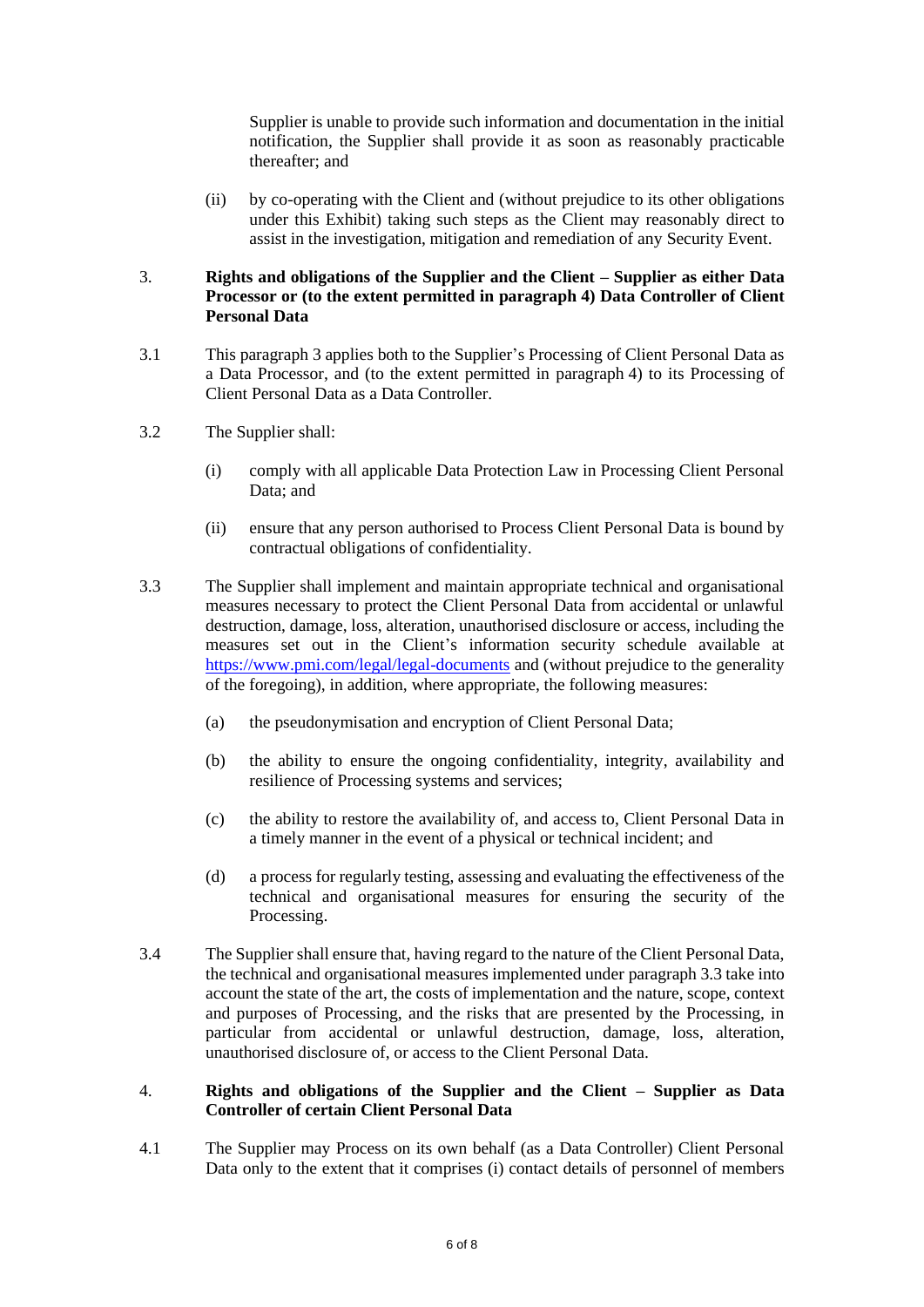of the Client Group; and (ii) login and password data, audit trail data and any similar data generated by or in connection with the system(s), if any, used by the Supplier to provide the Services, in each case only to the extent necessary to Process such data for the purpose of:

- (a) exercising its legal rights;
- (b) managing its commercial relationship with members of the Client Group, provided this shall not include profiling, or marketing to, individual employees of any member of, or of a supplier to any member of, the Client Group, or making available the Client Personal Data to any third party for any purpose other than as agreed in writing with the Client or as required by applicable law; or
- (c) operating such systems and back office processes as are necessary in order to provide the Services.
- 4.2 The Supplier shall, where it acts as a Data Controller, notify the Client as soon as is reasonably practicable of a Data Breach after becoming aware of the same, and shall (without prejudice to its other obligations under this Exhibit) consult with the Client about such steps as may reasonably be necessary or appropriate to investigate, mitigate and remediate the Data Breach and otherwise assist the Parties to discharge their respective obligations under applicable Data Protection Law.

## 5. **Rights and obligations of the Supplier and the Client – Client as Data Controller of certain Personal Data relating to Supplier**

- 5.1 The Client and its Affiliates will Process on their own behalf (each as a Data Controller) certain Personal Data relating to the Supplier, its affiliates, its and their suppliers, and its and their employees. For details, see the Business Partner and Other Stakeholder Privacy Notice available at<https://pmiprivacy.com/en/business-partner> (as varied or replaced from time to time).
- 5.2 The Client shall, where it acts as a Data Controller, notify the Supplier as soon as is reasonably practicable after becoming aware of a breach affecting Personal Data relating to the Supplier as Processed by the Client pursuant to paragraph 5.1 above, and shall (without prejudice to its other obligations under this Exhibit) consult with the Supplier about such steps as may reasonably be necessary or appropriate to investigate, mitigate and remediate the Data Breach and otherwise assist the Parties to discharge their respective obligations under applicable Data Protection Law.
- 5.3 The Client shall bear its costs of complying with its obligations under this Exhibit.

## 6. **Liability**

- 6.1 The provisions of the Agreement relating to limitation of liability, and confidentiality in respect of Personal Data, shall remain unaffected except insofar as set out in the remainder of this paragraph 6.
- 6.2 The following costs ("**Data Protection Losses**") are recoverable as direct losses in respect of a breach of this Exhibit (including a Security Event) involving the Supplier or its Subprocessors (and are not special, incidental, consequential, indirect or punitive damages):
	- (a) costs of notifying a data protection authority and any other regulator;